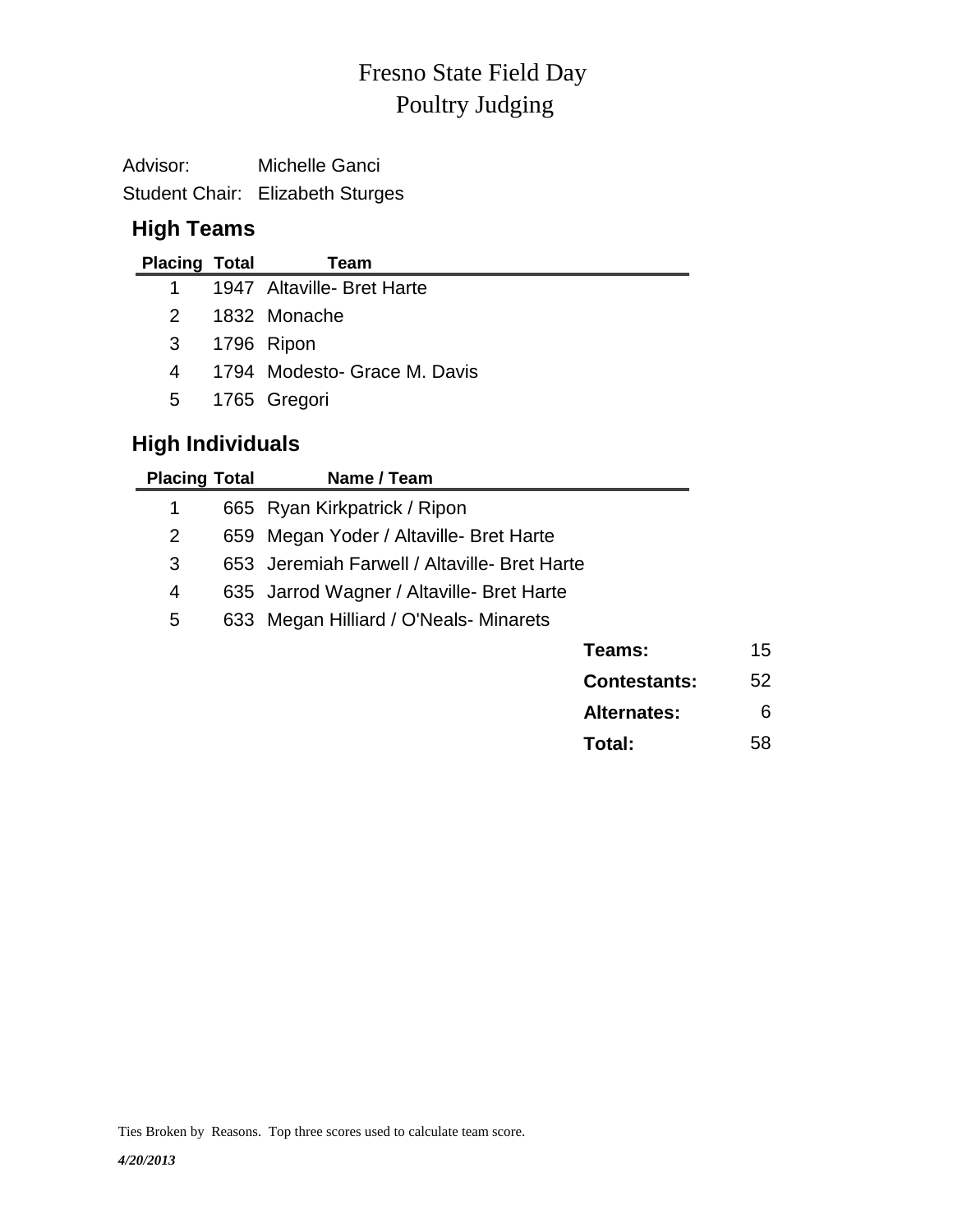# **Individual Results**

|                                  | Live<br>Class 1<br><b>Broilers</b> | Live<br>Class 2<br>Hens | Live<br>Class 3<br>Hen | <b>RTC</b><br>Grading<br>Class | <b>RTC</b><br>Class 5<br>Turkeys | <b>RTC</b><br>Class 6<br>Turkey | Egg | Egg<br>Interior Exterior<br>Grading Grading | Egg<br>Written<br>Factors | Bone<br>less<br>Meat | Meat<br>Products | Bone In Parts ID | Exam | Tie | Total    | Place                      |
|----------------------------------|------------------------------------|-------------------------|------------------------|--------------------------------|----------------------------------|---------------------------------|-----|---------------------------------------------|---------------------------|----------------------|------------------|------------------|------|-----|----------|----------------------------|
| <b>Altaville- Bret Harte</b>     |                                    |                         |                        |                                |                                  |                                 |     |                                             |                           |                      |                  |                  |      |     | 1947     | <u>1</u>                   |
| Jarrod Wagner                    | 49                                 | 50                      | 38                     | 45                             | 47                               | 36                              | 45  | 60                                          | 45                        | 50                   | 30               | 40               | 100  | 74  | 635*     | $\overline{4}$             |
| Jeremiah Farwell                 | 49                                 | 50                      | 45                     | 40                             | 50                               | 44                              | 35  | 60                                          | 55                        | 45                   | 40               | 35               | 105  | 89  | 653*     | 3                          |
| Megan Yoder                      | 48                                 | 44                      | 40                     | 40                             | 50                               | 42                              | 50  | 60                                          | 45                        | 45                   | 50               | 45               | 100  | 82  | 659*     | $\overline{\phantom{0}}^2$ |
| <b>Elk Grove- Pleasant Grove</b> |                                    |                         |                        |                                |                                  |                                 |     |                                             |                           |                      |                  |                  |      |     | 1753     | $6\overline{6}$            |
| Adan Orozco- Yanez               | 37                                 | 42                      | 22                     | 30                             | 50                               | 10                              | 15  | 45                                          | 10                        | 35                   | 20               | 25               | 50   | 32  | 391      | 49                         |
| <b>Catie Field</b>               | 42                                 | 44                      | 41                     | 30                             | 50                               | 40                              | 35  | 60                                          | 50                        | 40                   | 45               | 40               | 100  | 81  | 617*     | 8                          |
| Kaitlin Cagle                    | 49                                 | 48                      | 37                     | 25                             | 50                               | 29                              | 30  | 50                                          | 45                        | 50                   | 25               | 40               | 60   | 66  | 538 *    | 34                         |
| Kelsea Jones                     | 49                                 | 50                      | 39                     | 40                             | 47                               | 33                              | 35  | 50                                          | 35                        | 50                   | 30               | 40               | 100  | 72  | 598 * 14 |                            |
| <b>Escalon</b>                   |                                    |                         |                        |                                |                                  |                                 |     |                                             |                           |                      |                  |                  |      |     | 1018     | 14                         |
| <b>Breg Bedell</b>               | 47                                 | 50                      | 39                     | 30                             | 46                               | 36                              | 40  | 65                                          | 55                        | 45                   | 15               | 40               | 50   | 75  | 558 *    | 27                         |
| Mitzy Savcedo                    | 33                                 | 30                      | 28                     | 25                             | 50                               | 34                              | 15  | 60                                          | 45                        | 40                   | 30               | 30               | 40   | 62  | 460 * 43 |                            |
| <b>Grass Valley-Nevada Union</b> |                                    |                         |                        |                                |                                  |                                 |     |                                             |                           |                      |                  |                  |      |     | 1732     | $\underline{8}$            |
| <b>Fallyn Foster</b>             | 42                                 | 42                      | 39                     | 40                             | 50                               | 44                              | 35  | 60                                          | 60                        | 45                   | 40               | 45               | 50   | 83  | 592*     | 15                         |
| Kari Jarvis                      | 50                                 | 50                      | 31                     | 25                             | 50                               | 37                              | 25  | 50                                          | 45                        | 35                   | 25               | 40               | 50   | 68  | 513      | 37                         |
| <b>Shelly Spencer</b>            | 47                                 | 48                      | 38                     | 40                             | 50                               | 37                              | 35  | 70                                          | 60                        | 45                   | 30               | 35               | 55   | 75  | 590*     | 17                         |
| <b>Taylor Foster</b>             | 45                                 | 50                      | 39                     | 35                             | 50                               | 41                              | 15  | 55                                          | 45                        | 50                   | 30               | 35               | 60   | 80  | 550 * 29 |                            |
| Gregori                          |                                    |                         |                        |                                |                                  |                                 |     |                                             |                           |                      |                  |                  |      |     | 1765     | $\overline{5}$             |
| Andrew Wheeler                   | 50                                 | 34                      | 28                     | 30                             | 46                               | 33                              | 35  | 60                                          | 40                        | 45                   | 35               | 40               | 65   | 61  | 541      | 33                         |
| Anthony Thompson                 | 49                                 | 44                      | 33                     | 45                             | 50                               | 40                              | 45  | 60                                          | 55                        | 40                   | 25               | 40               | 60   | 73  | 586*     | 21                         |
| Armando Castellano               | 48                                 | 44                      | 36                     | 40                             | 50                               | 41                              | 40  | 70                                          | 55                        | 35                   | 25               | 45               | 60   | 77  | 589      | - 19                       |
| Yovan Reyes                      | 49                                 | 50                      | 30                     | 35                             | 49                               | 37                              | 20  | 60                                          | 50                        | 40                   | 50               | 45               | 75   | 67  | 590*     | 18                         |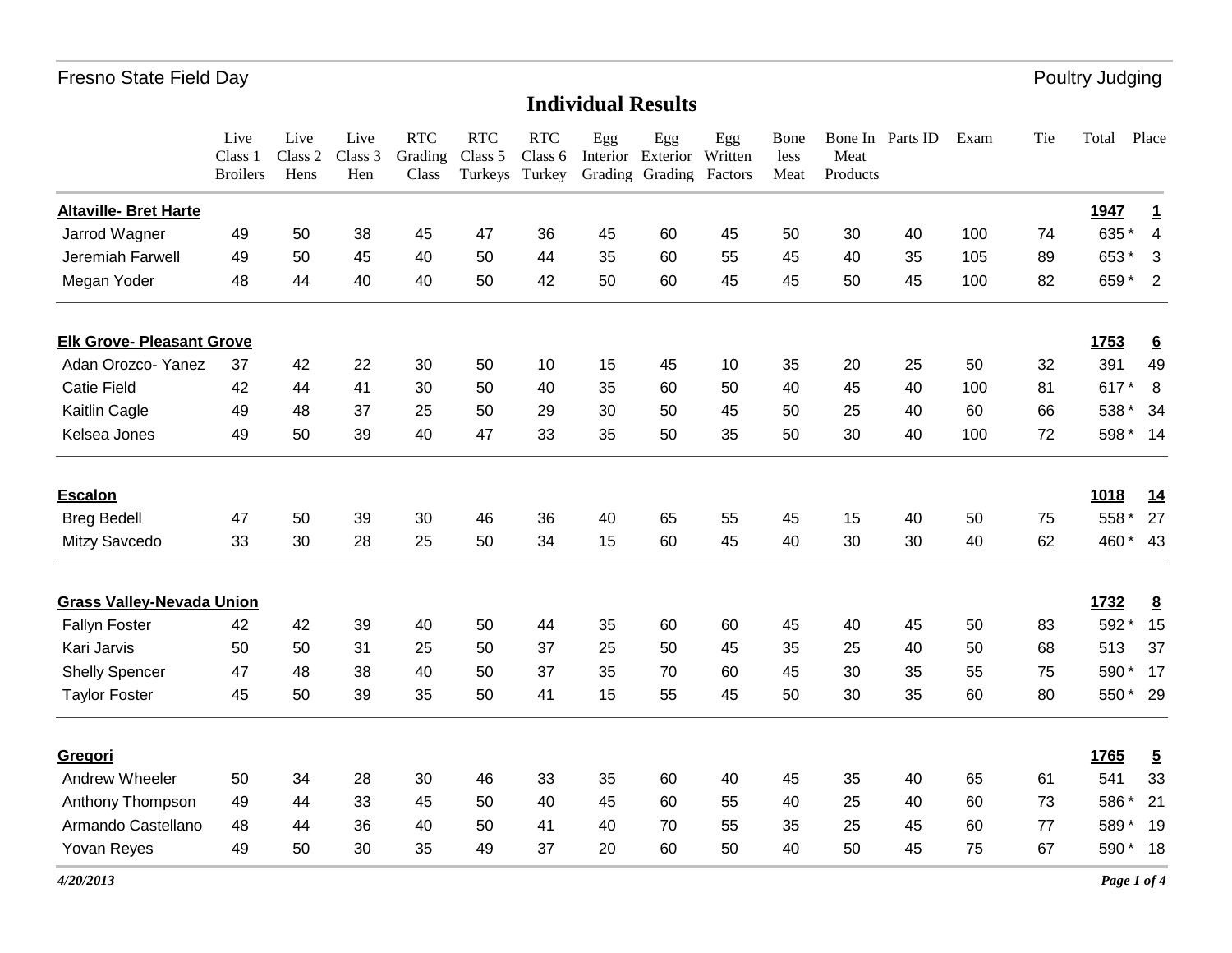# **Individual Results**

|                                | Live<br>Class 1<br><b>Broilers</b> | Live<br>Class 2<br>Hens | Live<br>Class 3<br>Hen | RTC<br>Grading<br>Class | <b>RTC</b><br>Class 5<br>Turkeys Turkey | <b>RTC</b><br>Class 6 | Egg | Egg<br>Interior Exterior<br>Grading Grading | Egg<br>Written<br>Factors | Bone<br>less<br>Meat | Meat<br>Products | Bone In Parts ID | Exam | Tie | Total  | Place          |
|--------------------------------|------------------------------------|-------------------------|------------------------|-------------------------|-----------------------------------------|-----------------------|-----|---------------------------------------------|---------------------------|----------------------|------------------|------------------|------|-----|--------|----------------|
|                                |                                    |                         |                        |                         |                                         |                       |     |                                             |                           |                      |                  |                  |      |     |        |                |
| Gregori                        |                                    |                         |                        |                         |                                         |                       |     |                                             |                           |                      |                  |                  |      |     |        |                |
| <b>Michael Bolton</b>          | 49                                 | 50                      | 39                     | 35                      | 50                                      | 32                    | 30  | 55                                          | 45                        | 45                   | 25               | 40               | 65   | 71  | 560    |                |
| Michael Moreno                 | 31                                 | 46                      | 33                     | 20                      | 50                                      | 30                    | 20  | 40                                          | 25                        | 30                   | 10               | 15               | 55   | 63  | 405    |                |
| Pablo Fernandez                | 46                                 | 48                      | 31                     | 25                      | 47                                      | 25                    | 45  | 40                                          | 50                        | 40                   | 30               | 40               | 25   | 56  | 492    |                |
| <b>Hughson</b>                 |                                    |                         |                        |                         |                                         |                       |     |                                             |                           |                      |                  |                  |      |     | 1751   | Z              |
| <b>Kristen Voss</b>            | 43                                 | 24                      | 35                     | 25                      | 50                                      | 40                    | 35  | 55                                          | 55                        | 35                   | 20               | 40               | 60   | 75  | $517*$ | 35             |
| Madelyn Vaca                   | 49                                 | 46                      | 28                     | 20                      | 50                                      | 38                    | 30  | 60                                          | 30                        | 35                   | 20               | 35               | 30   | 66  | 471    | 42             |
| Zach Borges                    | 50                                 | 50                      | 42                     | 30                      | 47                                      | 44                    | 35  | 55                                          | 50                        | 50                   | 35               | 45               | 85   | 86  | 618*   | 6              |
| Zach Rose                      | 46                                 | 48                      | 44                     | 50                      | 50                                      | 43                    | 25  | 65                                          | 55                        | 40                   | 35               | 40               | 75   | 87  | 616* 9 |                |
| <b>Modesto- Grace M. Davis</b> |                                    |                         |                        |                         |                                         |                       |     |                                             |                           |                      |                  |                  |      |     | 1794   | $\overline{4}$ |
| David De La Cruz               | 49                                 | 50                      | 42                     | 25                      | 47                                      | 44                    | 40  | 70                                          | 60                        | 45                   | 35               | 40               | 60   | 86  | 607*   | 11             |
| Devin Miller                   | 47                                 | 50                      | 42                     | 30                      | 49                                      | 42                    | 35  | 65                                          | 45                        | 45                   | 35               | 30               | 65   | 84  | 580*   | 22             |
| Vanessa De La Cruz             | 46                                 | 30                      | 31                     | 30                      | 46                                      | 44                    | 45  | 75                                          | 60                        | 45                   | 25               | 40               | 90   | 75  |        | 607 * 12       |
| <b>Monache</b>                 |                                    |                         |                        |                         |                                         |                       |     |                                             |                           |                      |                  |                  |      |     | 1832   | $\overline{2}$ |
| Anyssa Molina                  | 45                                 | 50                      | 39                     | 45                      | 50                                      | 44                    | 40  | 65                                          | 50                        | 45                   | 40               | 45               | 55   | 83  | 613*   | 10             |
| J.T. Scott                     | 50                                 | 50                      | 44                     | 45                      | 35                                      | 39                    | 35  | 55                                          | 45                        | 40                   | 40               | 40               | 100  | 83  | 618*   | $\overline{7}$ |
| Kaitlyn Gobel                  | 49                                 | 50                      | 36                     | 15                      | 50                                      | 43                    | 35  | 60                                          | 50                        | 45                   | 25               | 40               | 80   | 79  | 578    | 23             |
| Leodan Farias                  | 45                                 | 50                      | 44                     | 45                      | 50                                      | 32                    | 25  | 55                                          | 55                        | 40                   | 35               | 40               | 85   | 76  |        | 601 * 13       |
| <b>Monache</b>                 |                                    |                         |                        |                         |                                         |                       |     |                                             |                           |                      |                  |                  |      |     |        |                |
| <b>Garret Gobel</b>            | 41                                 | 50                      | 38                     | 25                      | 49                                      | 30                    | 25  | 65                                          | 50                        | 40                   | 40               | 35               | 50   | 68  | 538    |                |
| Jasmine Sotelo                 | 42                                 | 50                      | 38                     | 30                      | 50                                      | 42                    | 25  | 55                                          | 35                        | 40                   | 30               | 40               | 80   | 80  | 557    |                |
| 4/20/2013                      |                                    |                         |                        |                         |                                         |                       |     |                                             |                           |                      |                  |                  |      |     |        | Page 2 of 4    |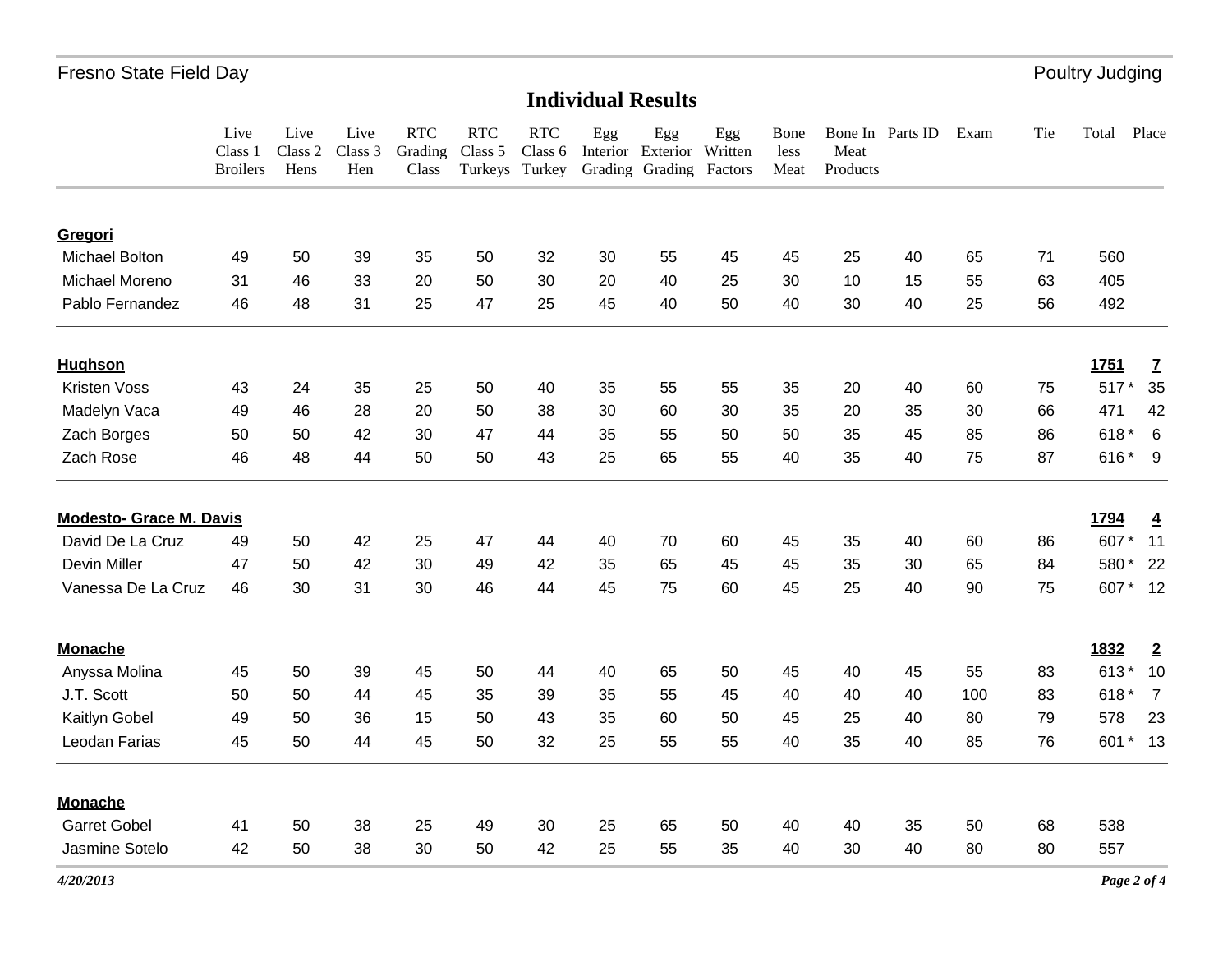# **Individual Results**

|                                   | Live<br>Class 1<br><b>Broilers</b> | Live<br>Class 2<br>Hens | Live<br>Class 3<br>Hen | <b>RTC</b><br>Grading<br>Class | <b>RTC</b><br>Class 5<br>Turkeys | <b>RTC</b><br>Class 6<br>Turkey | Egg<br>Interior | Egg<br>Exterior<br>Grading Grading | Egg<br>Written<br>Factors | Bone<br>less<br>Meat | Meat<br>Products | Bone In Parts ID | Exam | Tie | Total       | Place          |
|-----------------------------------|------------------------------------|-------------------------|------------------------|--------------------------------|----------------------------------|---------------------------------|-----------------|------------------------------------|---------------------------|----------------------|------------------|------------------|------|-----|-------------|----------------|
| <b>O'Neals- Minarets</b>          |                                    |                         |                        |                                |                                  |                                 |                 |                                    |                           |                      |                  |                  |      |     | 1637        | <u>11</u>      |
| Cody Gibson                       | 36                                 | 30                      | 27                     | 40                             | 50                               | 39                              | 25              | 35                                 | 30                        | 30                   | 20               | 35               | 60   | 66  | 457         | 44             |
| Corey Gibson                      | 47                                 | 42                      | 31                     | 35                             | 31                               | 27                              | 30              | 50                                 | 45                        | 40                   | 20               | 40               | 70   | 58  | 508 *       | 38             |
| Megan Hilliard                    | 44                                 | 50                      | 38                     | 45                             | 50                               | 46                              | 30              | 65                                 | 60                        | 40                   | 45               | 40               | 80   | 84  | 633*        | 5              |
| <b>Tryston Lewis</b>              | 40                                 | 48                      | 32                     | 40                             | 33                               | 33                              | 25              | 55                                 | 30                        | 45                   | 20               | 45               | 50   | 65  | 496 * 40    |                |
| <b>Reedley</b>                    |                                    |                         |                        |                                |                                  |                                 |                 |                                    |                           |                      |                  |                  |      |     | 1665        | <u>10</u>      |
| Adolfo Lemus                      | 45                                 | 50                      | 29                     | 30                             | 46                               | 30                              | 10              | 30                                 | 50                        | 45                   | 15               | 30               | 65   | 59  | 475         | 41             |
| Arnie Negrete                     | 45                                 | 50                      | 41                     | 25                             | 50                               | 39                              | 30              | 55                                 | 40                        | 50                   | 40               | 40               | 55   | 80  | 560*        | 26             |
| David Vargas                      | 50                                 | 48                      | 32                     | 45                             | 50                               | 30                              | 30              | 50                                 | 45                        | 35                   | 20               | 40               | 40   | 62  | 515         | 36             |
| Rambob Ramos                      | 50                                 | 50                      | 40                     | 40                             | 50                               | 40                              | 35              | 55                                 | 45                        | 50                   | 15               | 45               | 75   | 80  | 590* 16     |                |
| <b>Ripon</b>                      |                                    |                         |                        |                                |                                  |                                 |                 |                                    |                           |                      |                  |                  |      |     | 1796        | $\overline{3}$ |
| <b>Ryan Kirkpatrick</b>           | 50                                 | 50                      | 47                     | 50                             | 50                               | 48                              | 35              | 65                                 | 55                        | 45                   | 35               | 50               | 85   | 95  | 665*        | $\mathbf{1}$   |
| <b>Steven De Freitas</b>          | 49                                 | 50                      | 41                     | 30                             | 50                               | 43                              | 35              | 65                                 | 45                        | 45                   | 15               | 40               | 35   | 84  | 543*        | 32             |
| <b>Tyler Herdon</b>               | 46                                 | 44                      | 43                     | 35                             | 35                               | 35                              | 35              | 65                                 | 70                        | 50                   | 30               | 45               | 55   | 78  | 588*        | - 20           |
| Santa Maria- Pioneer Vally        |                                    |                         |                        |                                |                                  |                                 |                 |                                    |                           |                      |                  |                  |      |     | 1236        | 13             |
| Jasmine Corona                    | 45                                 | 26                      | 21                     | 15                             | 47                               | 29                              | 25              | 45                                 | 30                        | 20                   | 10               | 30               | 60   | 50  | 403*        | 48             |
| Justice Bright                    | 46                                 | 10                      | 21                     | 30                             | 46                               | 32                              |                 | 40                                 | 20                        | 25                   | 25               | 25               | 70   | 53  | 390*        | 50             |
| <b>Nelly Guerra</b>               | 42                                 | 50                      | 32                     | 5                              | 50                               | 34                              | 25              | 50                                 | 25                        | 35                   | 15               | 35               | 45   | 66  | 443*        | 46             |
| Victoria Salazar                  | 35                                 | 50                      | 20                     | 15                             | 33                               | 20                              | 10              | 15                                 | 30                        | 25                   | 10               | 30               | 70   | 40  | 363         | 53             |
| <b>Santa Maria- Pioneer Vally</b> |                                    |                         |                        |                                |                                  |                                 |                 |                                    |                           |                      |                  |                  |      |     |             |                |
| Elizabeth Sanchez                 | 50                                 | 46                      | 26                     | 20                             | 28                               | 24                              | 24              | 35                                 | 15                        | 15                   | 10               | 30               | 50   | 50  | 373         | 52             |
| 4/20/2013                         |                                    |                         |                        |                                |                                  |                                 |                 |                                    |                           |                      |                  |                  |      |     | Page 3 of 4 |                |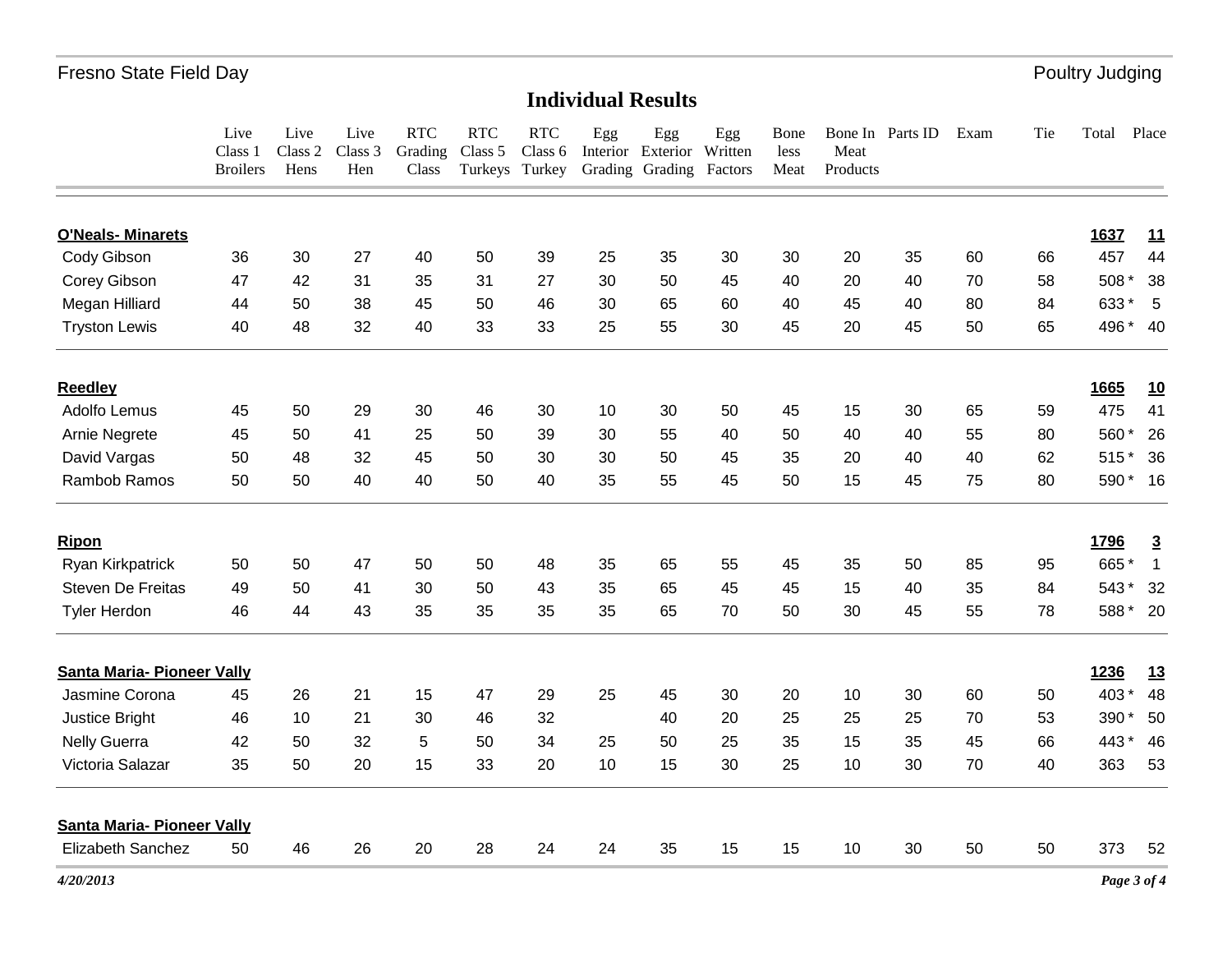#### **Individual Results**

|                             | Live<br>Class 1<br><b>Broilers</b> | Live<br>Class 2<br>Hens | Live<br>Class 3<br>Hen | <b>RTC</b><br>Grading<br>Class | <b>RTC</b><br>Class 5<br>Turkeys | <b>RTC</b><br>Class 6<br>Turkey | Egg<br>Interior | Egg<br>Exterior<br>Grading Grading | Egg<br>Written<br>Factors | Bone<br>less<br>Meat | Bone In<br>Meat<br>Products | Parts ID | Exam | Tie | Total | Place                   |
|-----------------------------|------------------------------------|-------------------------|------------------------|--------------------------------|----------------------------------|---------------------------------|-----------------|------------------------------------|---------------------------|----------------------|-----------------------------|----------|------|-----|-------|-------------------------|
| <b>Santa Maria</b>          |                                    |                         |                        |                                |                                  |                                 |                 |                                    |                           |                      |                             |          |      |     | 950   | 15                      |
| Brenda Arcos                | 45                                 | 48                      | 31                     | 30                             | 50                               | 35                              | 30              | 50                                 | 15                        | 45                   | 30                          | 45       | 50   | 66  | 504 * | 39                      |
| Daniel Orozco               | 50                                 | 50                      | 27                     | 20                             | 50                               | 29                              | 30              | 50                                 | 35                        | 35                   | 25                          | 20       | 25   | 56  |       | 446 * 45                |
| <b>Santa Maria-Righetti</b> |                                    |                         |                        |                                |                                  |                                 |                 |                                    |                           |                      |                             |          |      |     | 1479  | <u>12</u>               |
| <b>Bianca Calderon</b>      | 50                                 | 50                      | 40                     | 40                             | 50                               | 35                              | 30              | 40                                 | 35                        | 40                   | 25                          | 45       | 70   | 75  | 550*  | 30                      |
| Sarai Calderon              | 41                                 | 50                      | 47                     | 30                             | 47                               | 38                              | 35              | 50                                 | 35                        | 40                   | 30                          | 45       | 55   | 85  | 543*  | - 31                    |
| Stephen Waldron             | 49                                 | 46                      | 27                     | 15                             | 47                               | 27                              | 25              | 35                                 | 5                         | 35                   | 15                          | 30       | 30   | 54  |       | 386 * 51                |
| <b>Woodland-Pioneer</b>     |                                    |                         |                        |                                |                                  |                                 |                 |                                    |                           |                      |                             |          |      |     | 1686  | $\overline{\mathbf{a}}$ |
| <b>Francisco Michel</b>     | 49                                 | 36                      | 31                     | 30                             | 50                               | 30                              | 30              | 45                                 | 35                        | 25                   | 15                          | 30       | 35   | 61  | 441   | 47                      |
| Jacob Engel                 | 46                                 | 50                      | 40                     | 30                             | 50                               | 43                              | 30              | 60                                 | 60                        | 40                   | 30                          | 35       | 55   | 83  | 569*  | -24                     |
| Joshua Sullivan             | 49                                 | 48                      | 39                     | 20                             | 50                               | 32                              | 30              | 45                                 | 45                        | 40                   | 40                          | 35       | 80   | 71  | 553*  | 28                      |
| Juan Huerta                 | 49                                 | 50                      | 45                     | 45                             | 50                               | 40                              | 25              | 60                                 | 40                        | 45                   | 45                          | 35       | 35   | 85  | 564 * | - 25                    |

Ties Broken by Reasons. Top three scores used to calculate team score. The state of the scores used to compute team score compute team score